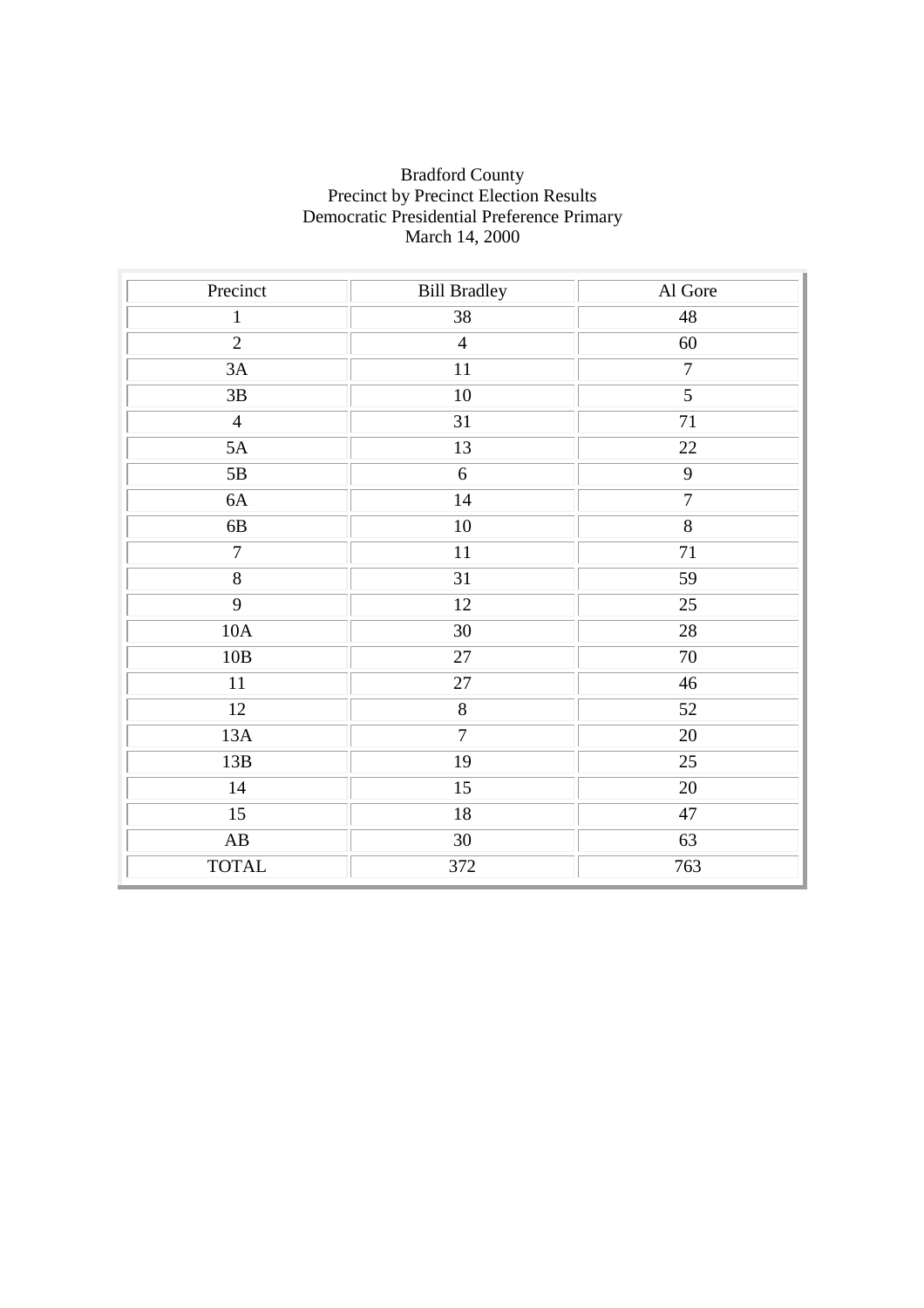### Bradford County Precinct by Precinct Election Results Democratic Presidential Preference Primary March 14, 2000

## Voter Turnout

#### Democratic

| Precinct               | <b>Total Registered</b><br><b>Total Voted</b> |      |  |
|------------------------|-----------------------------------------------|------|--|
| $\mathbf{1}$           | 935                                           | 95   |  |
| $\overline{2}$         | 519                                           | 65   |  |
| 3A                     | 245                                           | 21   |  |
| $3\mathrm{B}$          | 209                                           | 16   |  |
| $\overline{4}$         | 911                                           | 103  |  |
| 5A                     | 280                                           | 38   |  |
| $5\mathrm{B}$          | 171                                           | 19   |  |
| 6A                     | 220                                           | 22   |  |
| $6B$                   | 206                                           | 18   |  |
| $\boldsymbol{7}$       | 658                                           | 84   |  |
| $\overline{8}$         | 731                                           | 90   |  |
| $\overline{9}$         | 532                                           | 45   |  |
| 10A                    | 529                                           | 64   |  |
| 10B                    | 102<br>626                                    |      |  |
| 11                     | 83<br>654                                     |      |  |
| 12                     | 546                                           | 62   |  |
| 13A                    | 277                                           | 27   |  |
| 13B                    | 230                                           | 44   |  |
| 14                     | 386                                           | 38   |  |
| 15                     | 413                                           | 65   |  |
| $\mathbf{A}\mathbf{B}$ |                                               | 93   |  |
| <b>TOTAL</b>           | 9278                                          | 1194 |  |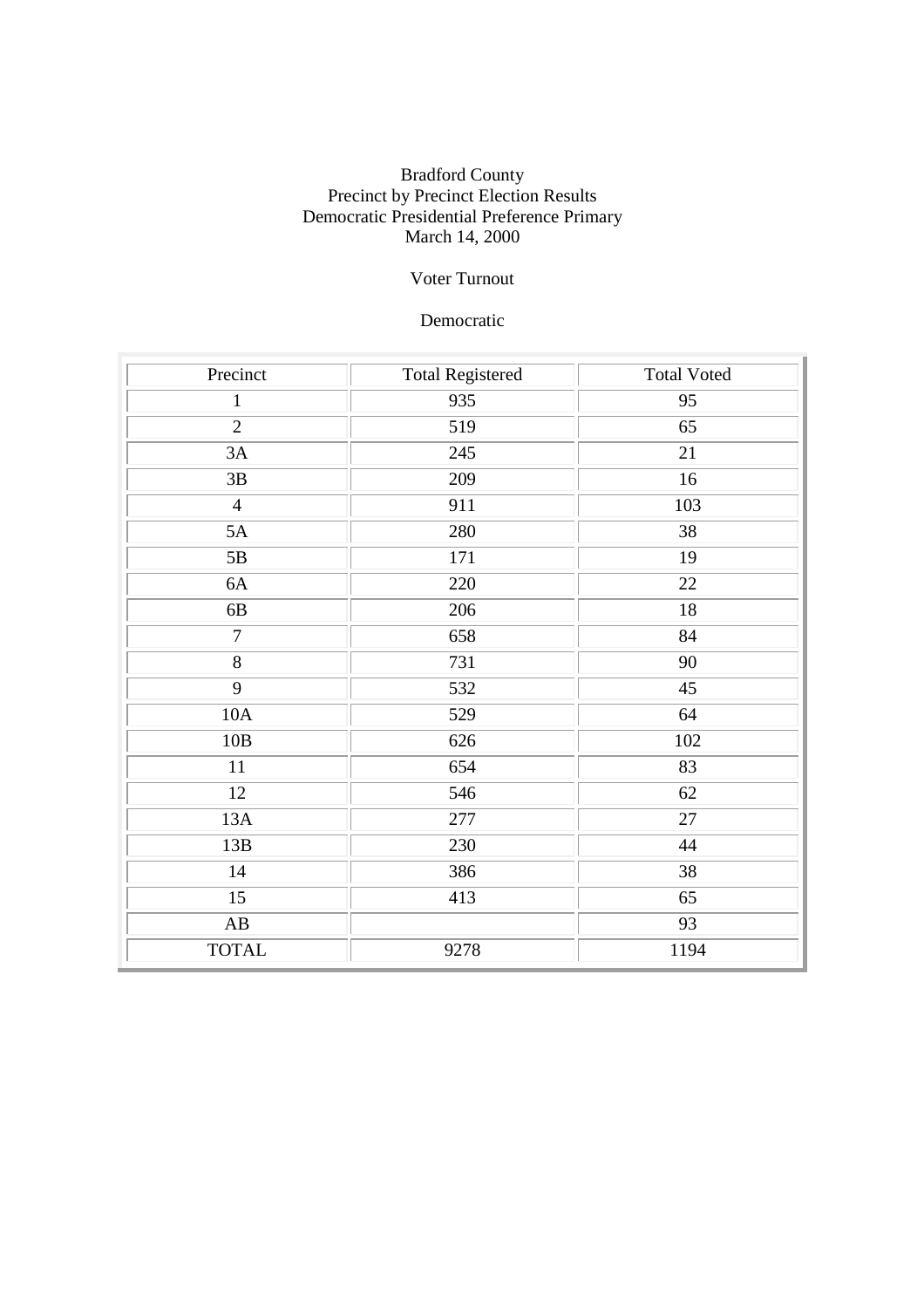| Precinct               | Gary<br><b>Bauer</b> | George<br>W. Bush | <b>Steve</b><br>Forbes | Orrin<br>Hatch   | Alan<br>Keyes    | John<br>McCain   |
|------------------------|----------------------|-------------------|------------------------|------------------|------------------|------------------|
| $\mathbf{1}$           | $\overline{0}$       | 30                | $\boldsymbol{0}$       | $\boldsymbol{0}$ | $\boldsymbol{0}$ | $\mathbf{1}$     |
| $\overline{2}$         | $\overline{0}$       | $\overline{4}$    | $\mathbf{0}$           | $\boldsymbol{0}$ | $\overline{0}$   | $\overline{0}$   |
| 3A                     | $\boldsymbol{0}$     | 11                | $\boldsymbol{0}$       | $\boldsymbol{0}$ | $\boldsymbol{0}$ | $\boldsymbol{0}$ |
| 3B                     | $\boldsymbol{0}$     | 6                 | $\overline{0}$         | $\boldsymbol{0}$ | $\boldsymbol{0}$ | $\mathbf{1}$     |
| $\overline{4}$         | $\mathbf{1}$         | $\overline{15}$   | $\boldsymbol{0}$       | $\boldsymbol{0}$ | 6                | $\overline{2}$   |
| 5A                     | $\boldsymbol{0}$     | 11                | $\boldsymbol{0}$       | $\boldsymbol{0}$ | $\mathbf{1}$     | $\boldsymbol{0}$ |
| 5B                     | $\overline{0}$       | $\overline{3}$    | $\boldsymbol{0}$       | $\mathbf{0}$     | $\boldsymbol{0}$ | $\overline{0}$   |
| 6A                     | $\boldsymbol{0}$     | $\overline{7}$    | $\boldsymbol{0}$       | $\boldsymbol{0}$ | $\boldsymbol{0}$ | $\mathbf{1}$     |
| 6B                     | $\overline{0}$       | 12                | $\boldsymbol{0}$       | $\boldsymbol{0}$ | $\overline{0}$   | $\mathbf{1}$     |
| $\overline{7}$         | $\boldsymbol{0}$     | 8                 | $\overline{0}$         | $\boldsymbol{0}$ | $\boldsymbol{0}$ | $\overline{0}$   |
| 8                      | $\overline{0}$       | 46                | $\overline{0}$         | $\boldsymbol{0}$ | $\overline{2}$   | $\overline{4}$   |
| 9                      | $\overline{0}$       | 20                | $\boldsymbol{0}$       | $\boldsymbol{0}$ | $\overline{2}$   | $\mathbf{1}$     |
| 10A                    | $\mathbf{0}$         | 34                | $\mathbf{0}$           | $\boldsymbol{0}$ | $\overline{7}$   | $\overline{2}$   |
| 10B                    | $\boldsymbol{0}$     | 72                | $\overline{2}$         | $\boldsymbol{0}$ | 3                | 6                |
| 11                     | $\boldsymbol{0}$     | 24                | $\overline{0}$         | $\boldsymbol{0}$ | 5                | $\overline{2}$   |
| 12                     | $\boldsymbol{0}$     | 10                | $\boldsymbol{0}$       | $\boldsymbol{0}$ | $\boldsymbol{0}$ | $\boldsymbol{0}$ |
| 13A                    | $\boldsymbol{0}$     | 15                | $\boldsymbol{0}$       | $\boldsymbol{0}$ | $\mathbf{1}$     | $\overline{0}$   |
| 13B                    | $\overline{0}$       | 14                | $\boldsymbol{0}$       | $\boldsymbol{0}$ | $\boldsymbol{0}$ | $\overline{2}$   |
| 14                     | $\boldsymbol{0}$     | 19                | $\boldsymbol{0}$       | $\boldsymbol{0}$ | $\mathbf{1}$     | $\overline{4}$   |
| 15                     | $\boldsymbol{0}$     | 20                | $\boldsymbol{0}$       | $\boldsymbol{0}$ | $\mathbf{1}$     | $\overline{4}$   |
| $\mathbf{A}\mathbf{B}$ | $\mathbf{1}$         | 34                | $\boldsymbol{0}$       | $\boldsymbol{0}$ | $\overline{4}$   | 9                |
| <b>TOTAL</b>           | $\overline{2}$       | 415               | $\overline{2}$         | $\boldsymbol{0}$ | 33               | 40               |